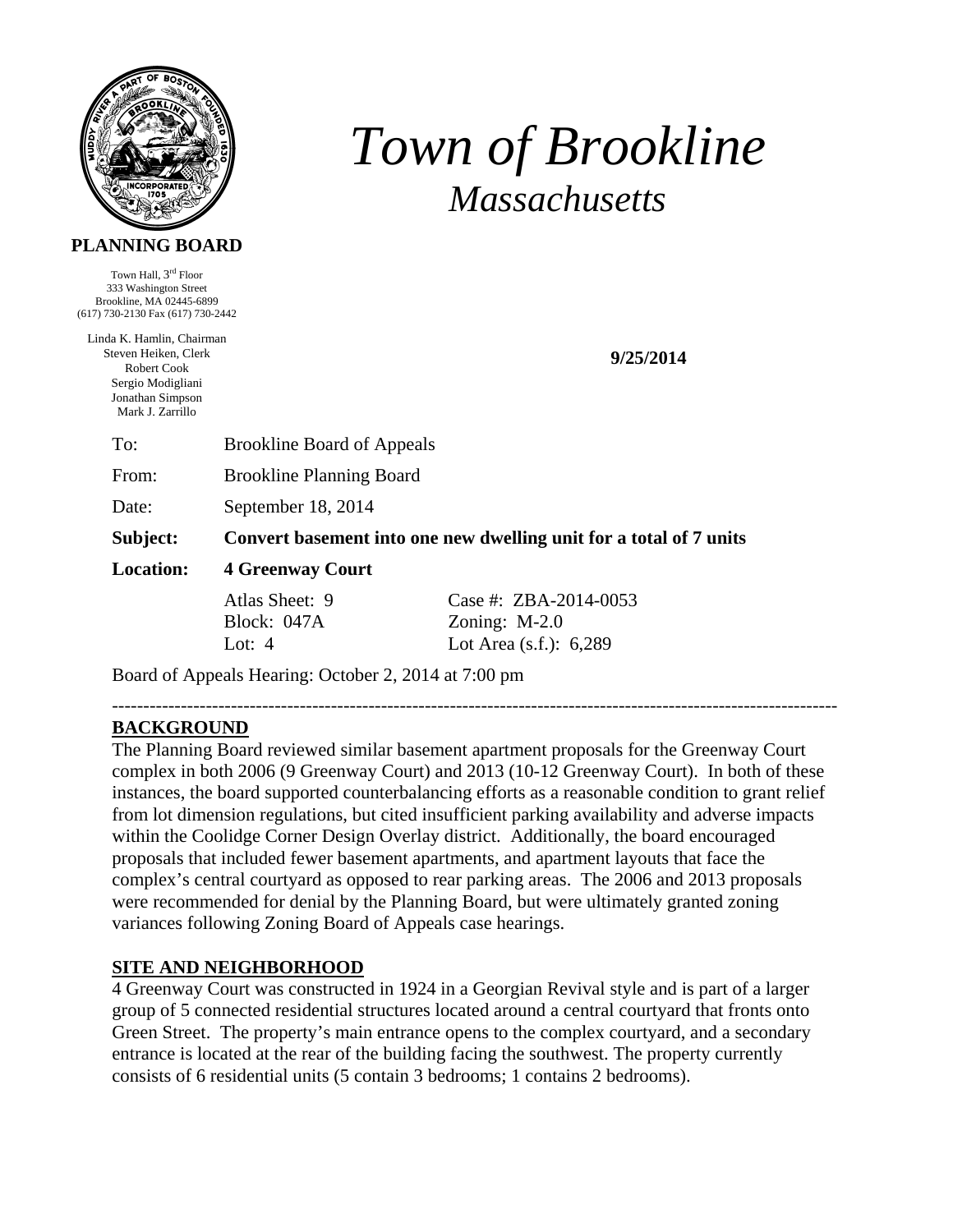The property is located in a neighborhood that primarily consists of apartment buildings. The Babcock Street public parking area abuts the rear of the apartment complex and the John Street public parking area is located directly to the northeast. The site, located one block from Harvard Street, is in close proximity to the Coolidge Corner Central Business District and is included in the Coolidge Corner Design Overlay District.

# **APPLICANT'S PROPOSAL**

The applicant, 4 Greenway Court LLC, is proposing to convert a significant portion of the basement into one residential unit that contains two bedrooms, and a separate office intended for property management use (total square feet: 1,531). The basement is currently used as storage space for the building and as the utility area. Both the basement apartment and the office will be accessed by an existing interior central stairwell, with secondary access to the apartment via an existing external rear staircase. Four new window wells are proposed for the unit. These will be in the same location as existing windows (3 side facing Greenway CT, 1 front facing Green ST.). These window wells will also serve as secondary emergency escape and rescue points.

Four parking spaces are currently provided for the entire 6 unit structure, with the applicant proposing to reduce this number to three 8.5'x21' spaces. These parking spaces are located in a side ally that is accessed via Green Street.

## **FINDINGS Section 5.05 – Conversions Section 5.09.2.d – Design Review, Multiple Dwellings Section 5.43 Exceptions to Yard and Setback Regulations Section 5.50 – Front Yard Requirements Section 5.60 – Side Yard Requirements Section 5.70 – Rear Yard Requirements Section 6.01.2.a – General Regulations Applying to Off-Street Parking Facilities Section 6.02: paragraph 1: – Table of Off Street Parking Requirements Section 6.04.5.b – Design of All-Off Street Parking Facilities Section 6.04.3 – Design of All Off-Street Parking Facilities Section 6.04.7 – Design of All Off-Street Parking Facilities**

| <b>M-2.0 District</b> | <b>Required/Allowed</b> | <b>Existing</b>    | <b>Proposed</b>   | Finding          |
|-----------------------|-------------------------|--------------------|-------------------|------------------|
| Front                 | 15'                     | $10.1'$ (Existing  | $10.1'$ (Existing | $S.P$ **         |
| Yard/Setback          |                         | Nonconforming)     | NonConforming)    |                  |
| Side Yard             | $10' + L/10$            | $12.2$ ' (Existing | $12.2'$ (Existing | $S.P.**$         |
|                       |                         | Nonconforming)     | Nonconforming)    |                  |
| Rear Yard             | 30'                     | $0'$ (Existing     | $0'$ (Existing    | $S.P.**$         |
|                       |                         | Nonconforming)     | Nonconforming)    |                  |
| Parking Space         | 14                      |                    |                   | S.P.***/Variance |
|                       |                         |                    |                   |                  |

I \*\* Under Section 5.05 the Board of Appeals may waive dimensional requirements provided that existing nonconformity is not increased or under Section 5.43, a special permit of counterbalancing amenities are provided

\*\*\* Under Section 6.01.2.a the Board of Appeals may waive up to half of the parking requirements.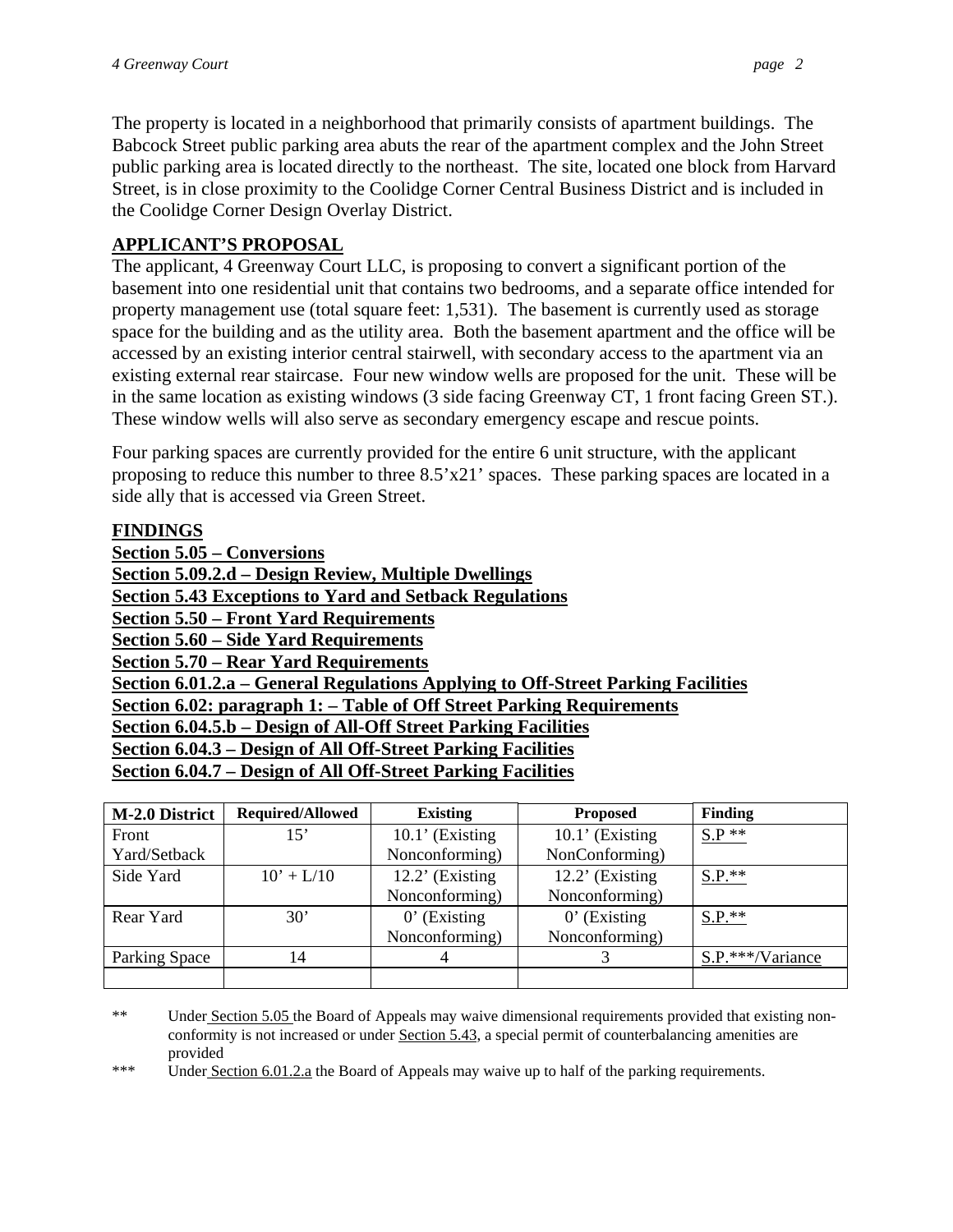**Section 8.02.1 – Alteration or Extension (Structure) – A special permit** is required to alter, extend or enlarge a non-conforming structure.

**Section 8.02.2 – Alteration or Extension** – A **variance** is required to enhance a nonconforming condition (parking)

## **PLANNING BOARD COMMENTS**

The Planning Board does not support this request to convert the basement into one residential unit at 4 Greenway Court largely due to insufficient parking availability for existing and new residents. This additional basement unit will generate greater parking needs for the building itself and will contribute to ongoing parking challenges surrounding Coolidge Corner/North Brookline Residential Area. A more detailed off-street parking design proposal could serve to alleviate current Planning Board concerns, but lot size limitations and narrow parking access indicate that the site is not capable of providing sufficient parking for a 7 unit residential structure in the M-2.0 District.

The Planning Board is also concerned with the creation of new window wells, particularly the single well facing Green Street. These new window wells will result in the reduction of courtyard space. The precedent for reducing courtyard greenspace in favor of extended window wells was set in 2006 and 2013, and this proposed basement unit contributes an additional three large courtyard window wells. One of these courtyard window wells is also proposed for the unit's office space, enhancing the likelihood of this office to be used as a third bedroom within the basement unit.

Landscape plans also do not indicate screening height around these window wells as a counterbalancing measure, and also include annual plantings that demand a higher level of maintenance. Additionally, safety and screening measures around the Green Street facing window well have not been incorporated into site/landscaping plans.

## **Therefore, the Planning Board recommends denial of the special permit/variance application to construct a two-bedroom basement unit for 4 Greenway Court.**

However, if the Board of Appeals should find that the statutory requirements for a special permit and/or variance are met, the following conditions are recommended:

- 1. Prior to issuance of a building permit, a final landscaping plan indicating all counterbalancing amenities, shall be submitted to the Assistant Director for Regulatory Planning for review and approval.
- 2. Prior to issuance of a building permit, a final site plan showing all approved parking spaces and final building elevation plans shall be submitted to the Assistant Director for Regulatory Planning for review and approval.
- 3. Prior to issuance of a building permit, the applicant shall submit to the Building Commissioner to ensure conformance to the Board of Appeals decision: 1) a final site plan, stamped and signed by a registered land surveyor or engineer; 2) final building elevations, stamped and signed by a registered architect; 3) a final landscaping plan, stamped and signed by a registered landscape architect; and 4) evidence the Board of Appeals decision has been recorded at the Registry of Deeds.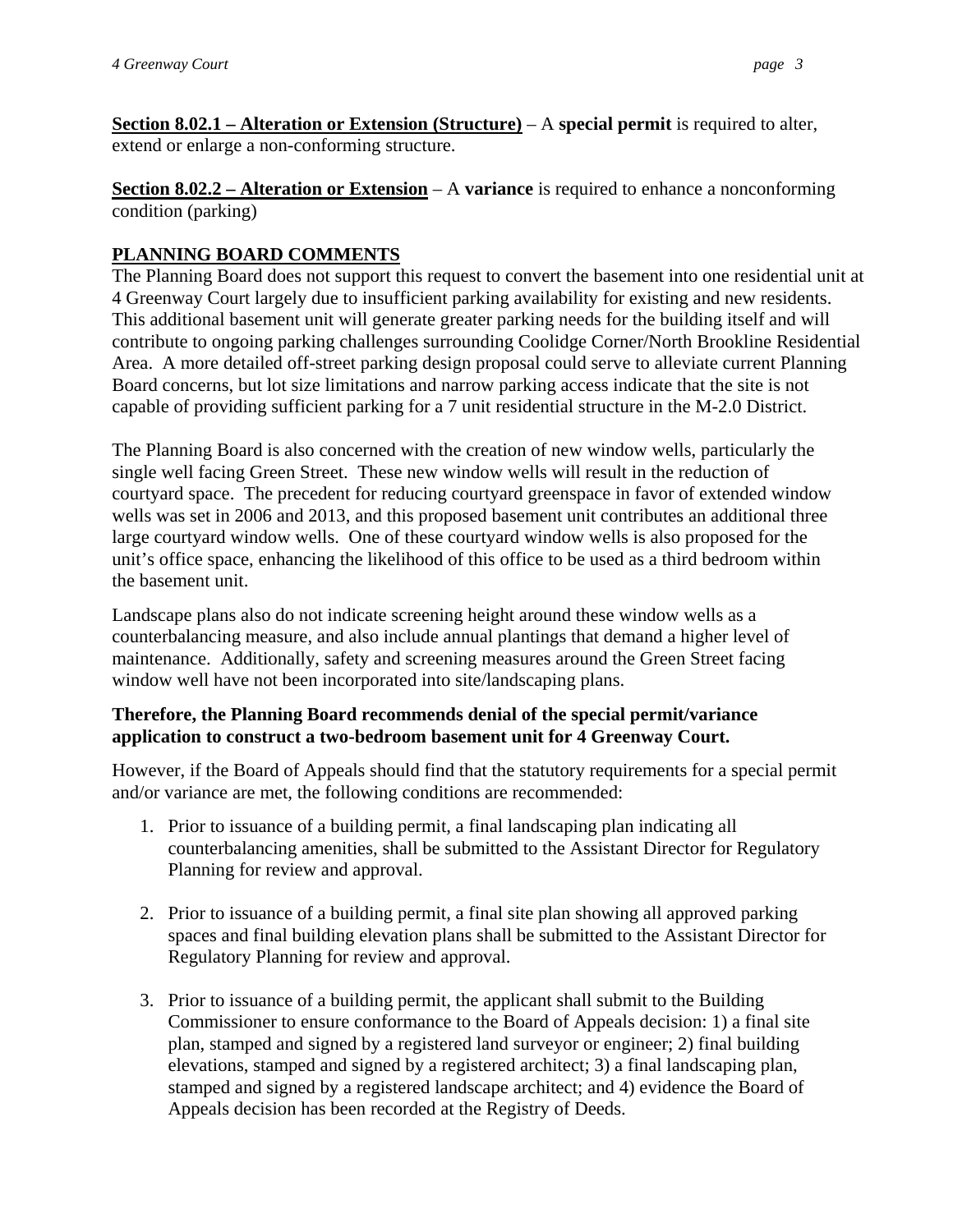

Image 1: View from Courtyard



Image 2: Existing Rear Parking